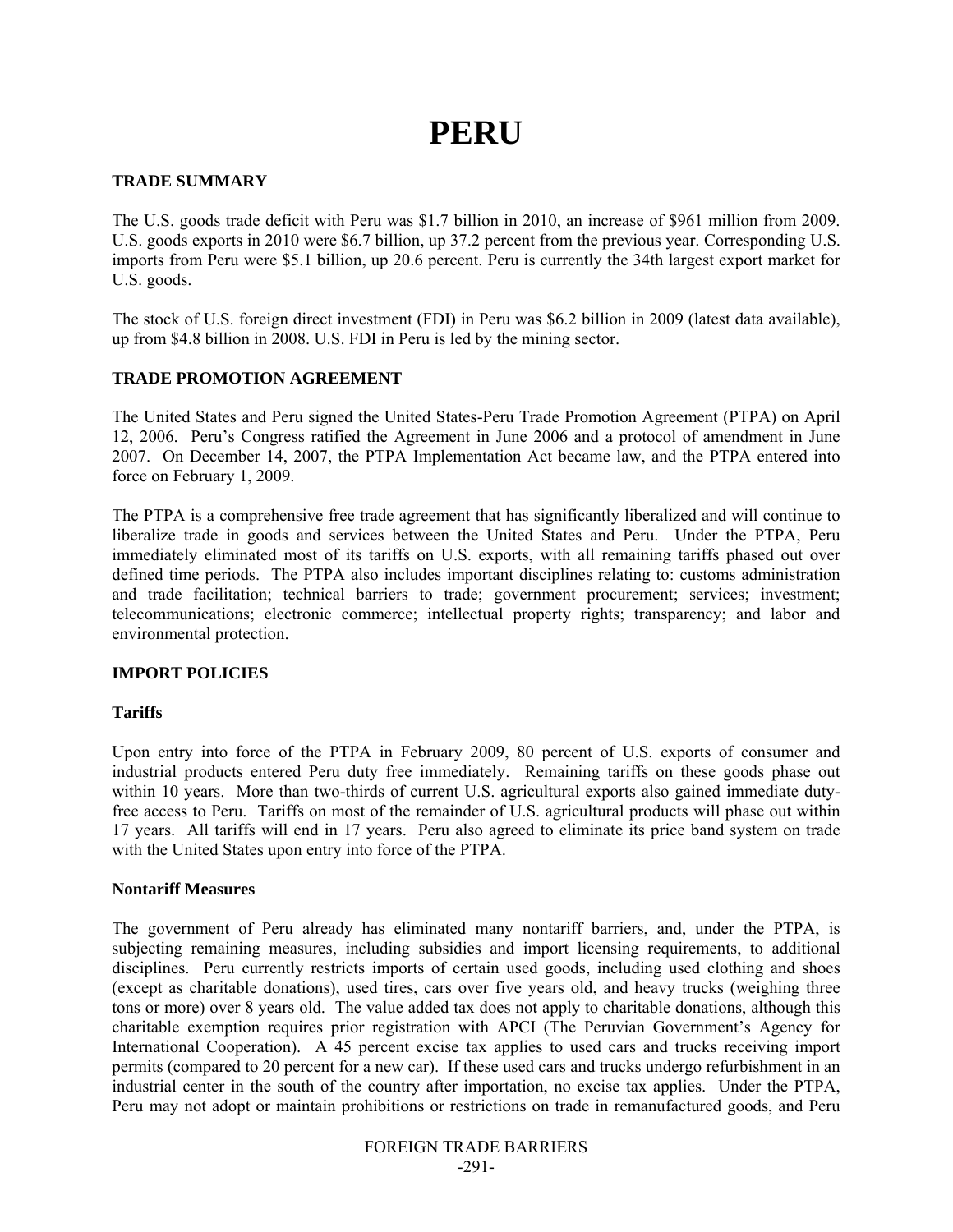may not apply to remanufactured goods certain existing prohibitions on trade in used goods. This commitment opens new and significant export opportunities for firms involved in remanufactured products such as engines, automotive parts, mining and construction equipment, transportation machinery, medical equipment, and computers.

## **GOVERNMENT PROCUREMENT**

Since 2002, Peru has applied a 20 percent price preference to bids by Peruvian firms in government procurement. However, the price preference may not be applied against U.S. companies bidding in procurement covered by the PTPA. The PTPA requires that procuring entities use fair, nondiscriminatory, and transparent procurement procedures, including advance notice of purchases and timely and effective bid review procedures, for procurement covered by the Agreement. Also, under the PTPA, U.S. suppliers can bid on procurements of most Peruvian central government entities on the same basis as Peruvian suppliers. This includes procurements by state-owned enterprises, such as Peru's oil company and Peru's public health insurance agency. The anticorruption provisions in the PTPA require Peru's domestic law to treat bribery related to trade and investment, including in government procurement, as a criminal offense or subject it to non-criminal penalties where criminal responsibility is not applicable.

Peru is not a signatory to the WTO Agreement on Government Procurement.

# **INTELLECTUAL PROPERTY RIGHTS (IPR) PROTECTION**

Peru was listed on the Watch List in the 2010 Special 301 report. As a result of the PTPA, Peru enhanced its IPR legal framework significantly to strengthen IPR protection and enforcement. Among other improvements, Peru strengthened its intellectual property office and created a National Strategic Plan to combat counterfeiting and piracy. Notwithstanding the improvements to Peru's IPR legal regime, piracy rates remain high. Inadequate law enforcement contributes to ubiquitous counterfeit clothing, medicines, music, videos, software, and toys. There is also a continuing need for measures to prevent government use of unlicensed software. A further concern is the need for deterrent penalties in criminal IPR cases and against businesses found to have engaged in infringing activity. In addition, there is a need for clarity with respect to Peru's system for protecting undisclosed test or other data submitted to obtain approval of agricultural chemical products.

## **SERVICES BARRIERS**

#### **Telecommunications**

In August 2010, Peru's telecommunications regulator (OSIPTEL) established a "glide path" plan to continuously lower the mobile termination rates for all carriers by October 2013. This created a more favorable competitive environment for smaller carriers. While U.S. companies are pleased that the final rate in 2013 will be competitive with the other carriers, they remain concerned that the 2013 rates will be based on the current cost structure, which by 2013 will be higher than actual costs, assuming a continued downward trend in cost per call. Mobile termination rates affect U.S. companies more significantly than the other companies because U.S. companies have a lower market share and therefore more calls terminate on another carrier's network. The United States will continue to monitor the rates and urge OSIPTEL to base the rates on actual, not historical costs.